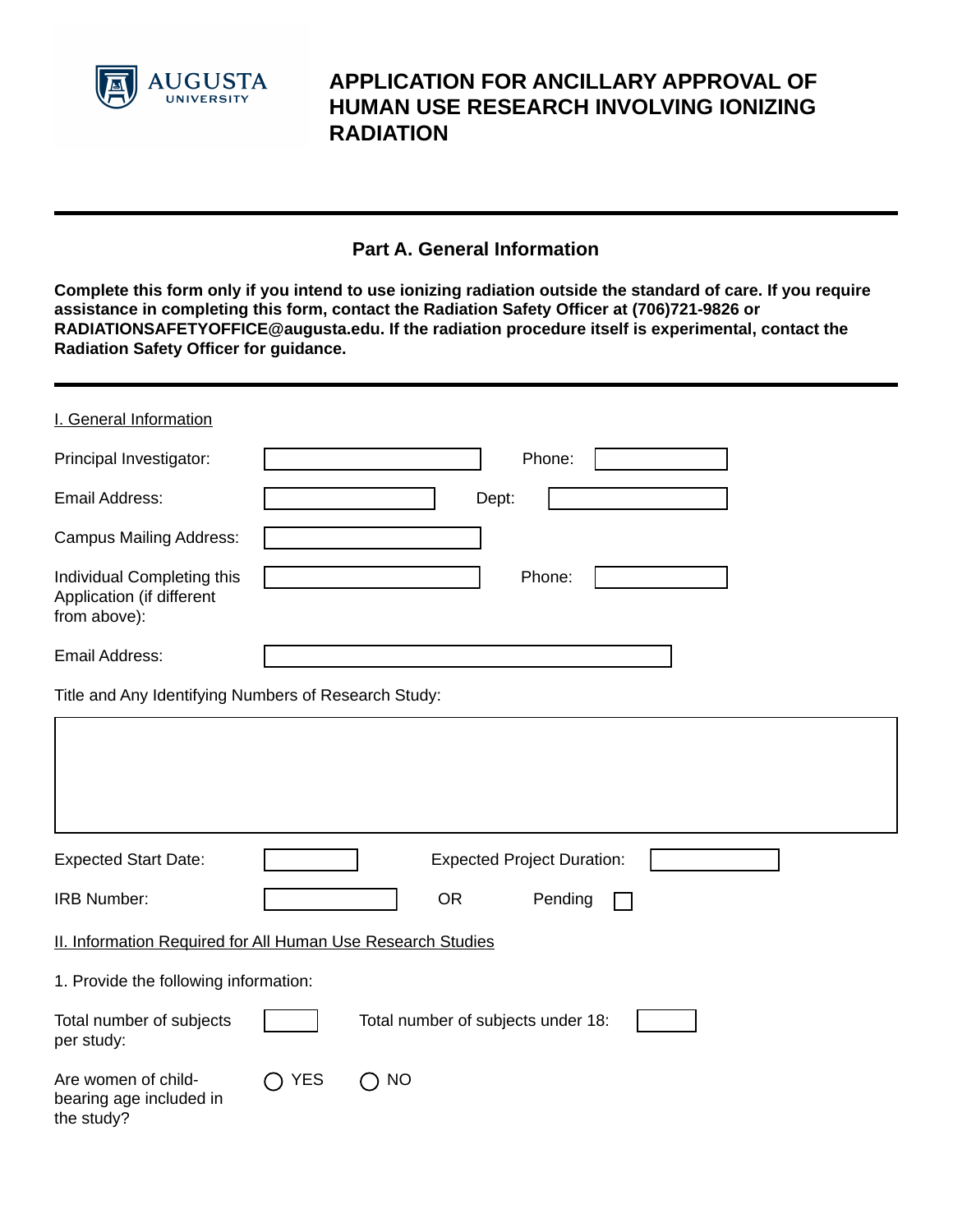| Are any of these subjects | $\bigcap$ YES | $\bigcirc$ NO |
|---------------------------|---------------|---------------|
| "normal" volunteers?      |               |               |

Provide any specific information regarding the research subjects that may be relevant with respect to the radiation safety review of this study:

**2. Attach copies of the research protocol and all informed consent documents associated with this research. Part B. X-rays Complete Part B only if you are intending to use x-rays on humans in your study. If you are not using x-rays, check the "N/A" box and skip to Part C.**  $\Box$  N/A III. X-ray Producing Device(s) (Check all that apply): T Radiographic (plain film) □ Fluoroscopic CT Scanner DEXA Dental Other (specify): The x-ray procedures will be performed at the following location (Check all that apply): AU Health Radiology GPI Dental School Other (specify):

IV. Description of Radiation Use:

In Table 1, list each type of radiation procedure (e.g. PA chest x-ray, LAT lumbar spine x-ray, periapical dental x-ray, chest CT scan, whole body DEXA scan, etc.) and the number of each type of procedure a representative subject will undergo over the course of the study. It is important to differentiate between x-ray procedures received for the subject's "**Standard of Care (SOC)**" (i.e. x-rays received regardless of participation in this study) and additional xrays received as a direct result of participation in this study (i.e. for research purposes only). Make separate entries for research and SOC procedures.

Check one of the following:

 $\bigcap$  Patient dose calculations are attached

 $\bigcap$  I request the Radiation Safety Office provide the patient doses

**Table 1.** X-ray Procedures

| Diagnostic X-ray Procedure Name: | Research OR | How   | Patient dose per |
|----------------------------------|-------------|-------|------------------|
|                                  | SOC ?       | many? | procedure (mrem) |
|                                  |             |       |                  |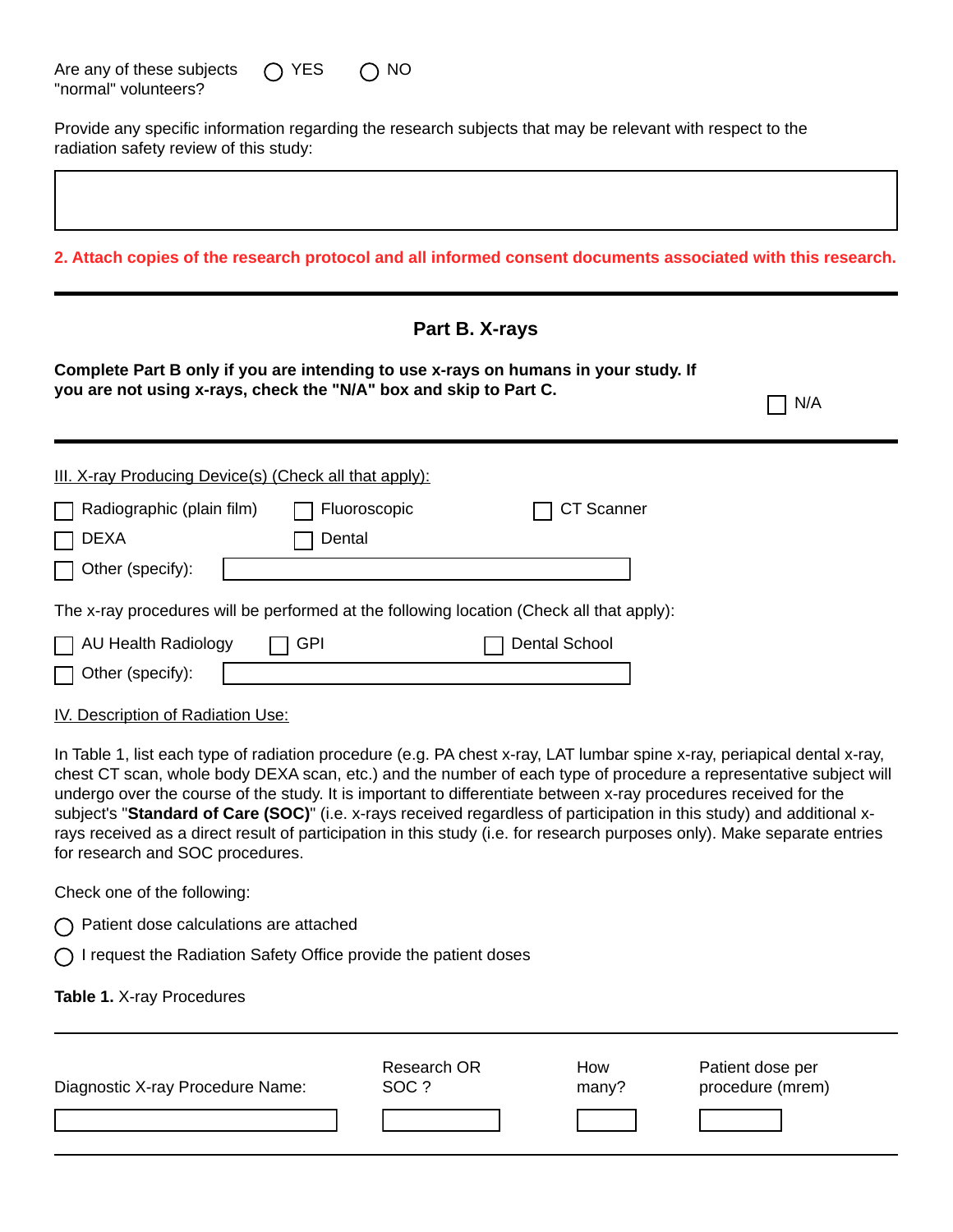| Diagnostic X-ray Procedure Name: | Research OR                                 | How          | Patient dose per                     |
|----------------------------------|---------------------------------------------|--------------|--------------------------------------|
|                                  | SOC?                                        | many?        | procedure (mrem)                     |
| Diagnostic X-ray Procedure Name: | Research OR<br>SOC?<br>$\blacktriangledown$ | How<br>Many? | Patient dose per<br>procedure (mrem) |

Provide any comments regarding the information supplied above here:

If the number or type x-ray procedures vary among groups of subjects (e.g. control subjects versus non-control subjects), a separate line entry should be provided for a representative subject from each group on Table 1.

### **Part C. Radioactive Material Use (Nuclear Medicine)**

| Complete Part C only if you are intending to use radioactive materials in humans in |            |
|-------------------------------------------------------------------------------------|------------|
| support of this research protocol. If you are not using diagnostic radioactive      |            |
| materials, check the "N/A" box and skip to Part D.                                  | $\Box$ N/A |

#### V. Description of Radionuclide Use:

In Table 2, list each type of radionuclide procedure (e.g. name of nuclear medicine scan, PET-CT scan) and the number of each type of procedure a representative subject will undergo over the course of the study. It is important to differentiate between radionuclide procedures received for the subject's "**Standard of Care (SOC)**" (i.e. received regardless of participation in this study) and additional procedures received as a direct result of participation in this study (i.e. for research purposes only). Make separate entries for research and SOC procedures.

Check one of the following:

- $\bigcap$  Patient dose calculations are attached
- $\bigcap$  I request that the Radiation Safety Office provide the patient doses

**Table 2.** Radionuclide Procedures

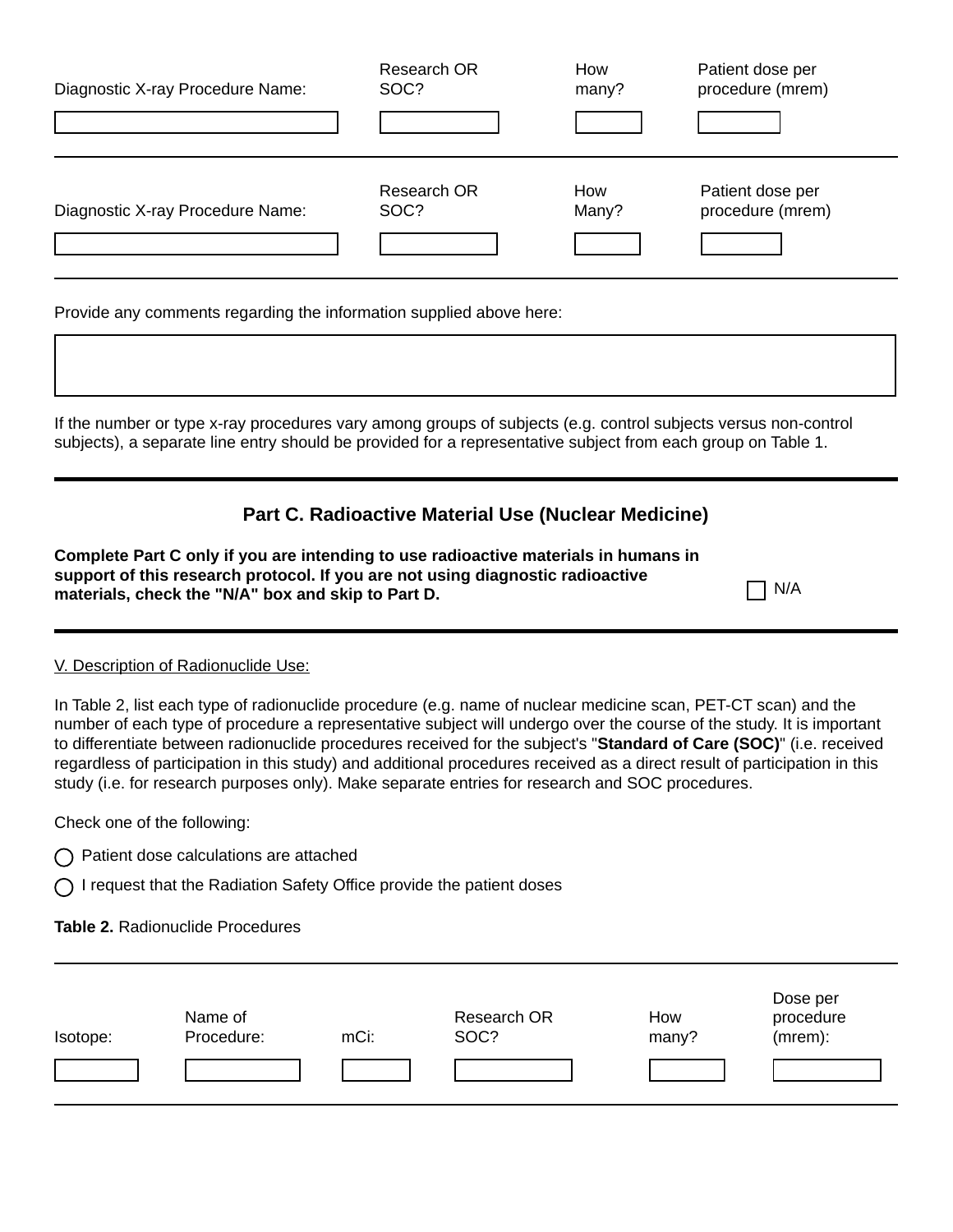| Isotope: | Name of<br>Procedure: | mCi: | Research OR<br>SOC?                                                                             | How<br>many? | Dose per<br>procedure<br>(mrem): |
|----------|-----------------------|------|-------------------------------------------------------------------------------------------------|--------------|----------------------------------|
|          |                       |      |                                                                                                 |              |                                  |
| Isotope: | Name of<br>Procedure: | mCi: | Research OR<br>SOC?                                                                             | How<br>many? | Dose per<br>procedure<br>(mrem): |
|          |                       |      |                                                                                                 |              |                                  |
|          |                       |      | The radionuclide procedures will be performed at the following location (check all that apply): |              |                                  |

AU Health Nuclear Medicine

Other (specify):

If the number or type of radionuclide procedures vary among groups of subjects (e.g. control subjects versus noncontrol subjects) a separate line entry should be provided for a representative subject from each group in Table 2.

Provide any comments regarding the information supplied above here:

# **Part D. Therapeutic Radiation**

| Complete Part D only if your research protocol involves therapeutic radiation<br>exposure to research subjects. If you are not using therapeutic radiation, check the<br>N/A<br>"N/A" box and skip to Part E. |                                          |                 |                                                         |  |
|---------------------------------------------------------------------------------------------------------------------------------------------------------------------------------------------------------------|------------------------------------------|-----------------|---------------------------------------------------------|--|
| VI. What form of therapeutic radiation will you use (check boxes that apply)?<br>Radiopharmaceutical therapy                                                                                                  |                                          |                 |                                                         |  |
| Radioisotope:<br>Anatomical site or target:                                                                                                                                                                   | Radiopharmaceutical:<br>Research OR SOC? | Quantity (mCi): | Method of delivery:<br>Prescribed radiation dose (cGy): |  |
| <b>External beam therapy (LINAC)</b>                                                                                                                                                                          |                                          |                 |                                                         |  |
| Anatomical site or target:                                                                                                                                                                                    | Prescribed radiation dose (cGy):         |                 | Research OR SOC?                                        |  |